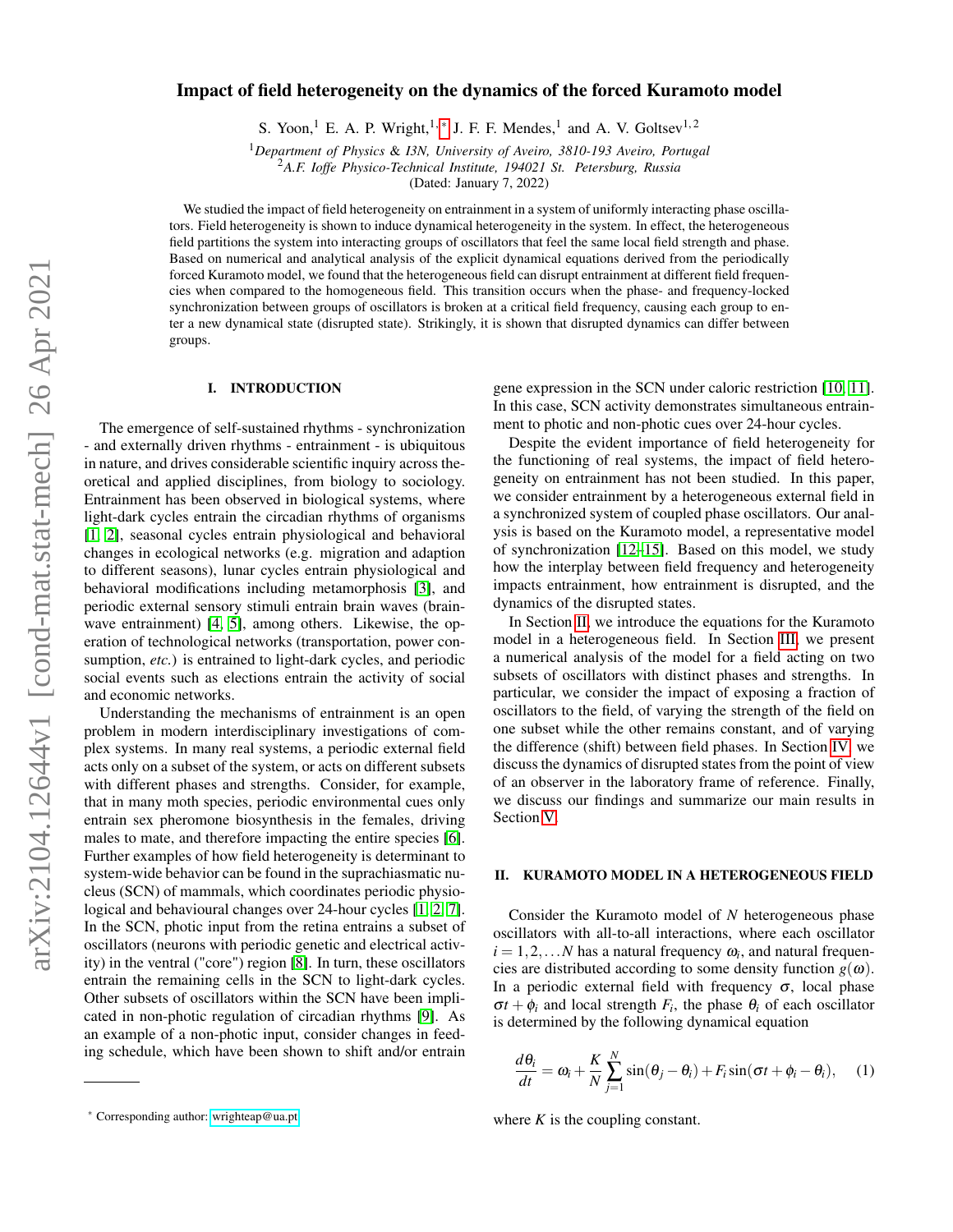Let us now consider the case where a heterogeneous external field acts with distinct strength and phase on different oscillators, dividing oscillators into groups that feel the same strength and phase. Formally, *M* groups of *N<sup>m</sup>* oscillators are exposed to field phase  $\sigma t + \phi_m$  and strength  $F_m$ , for  $m = 1, 2, \ldots, M$ . In this paper, we label each group  $G_m$ , and consider the case where every group is large  $(N_m \gg 1)$ . In addition, we also assume that oscillators are distributed randomly over all groups. In other words, there are no correlations between the natural frequencies of oscillators in group  $G_m$  and phase  $\phi_m$  or strength  $F_m$ . For every group  $G_m$ , we then introduce the complex order parameter,

$$
z_m = \rho_m e^{i\Psi_m} \equiv \frac{1}{N_m} \sum_{j \in G_m} e^{i\theta_j}, \qquad (2)
$$

to characterize the state of  $G_m$ . The amplitude  $\rho_m$  characterizes the phase coherence between oscillators in  $G_m$ , and varies between 0 and 1. When  $\rho_m = 0$ , oscillators within  $G_m$  are in an asynchronous state, while  $\rho_m = 1$  corresponds to a completely synchronized state. The group phase  $\psi_m$  characterizes the predominant direction of the oscillators. The global complex order parameter *Z* for the entire system of oscillators may then be written as a sum of group order parameters  $z_m$ ,

<span id="page-1-1"></span>
$$
Z = \frac{1}{N} \sum_{j} e^{i\theta_j} = \sum_{m=1}^{M} f_m z_m,
$$
 (3)

where  $f_m \equiv N_m/N$  is the fraction of oscillators within group  $G_m$ , and  $\sum_{m=1}^{M} f_m = 1$ . Looking at Eq. [\(3\)](#page-1-1), we see that the overall state of the system depends both on the state of each group and on the fraction of oscillators it contains.

Finally, let us assume that the natural frequencies of oscillators are distributed according to the Lorentz distribution function,

<span id="page-1-2"></span>
$$
g(\omega) = \frac{\Delta}{\pi[(\omega - \overline{\omega})^2 + \Delta^2]},
$$
\n(4)

where  $\overline{\omega}$  is the average value of the natural frequencies and ∆ is the spread (or full width at half maximum). Given that  $N_m \gg 1$  and the absence of correlations between natural frequencies and the field amplitude  $F_m$  or phase  $\phi_m$ , the natural frequencies of oscillators within each group also are distributed according to the Lorentz distribution in Eq. [\(4\)](#page-1-2). This assumption allows us to employ the approach proposed by [\[16,](#page-9-7) [17\]](#page-9-8), and recently employed by Restrepo *et al* [\[18\]](#page-9-9), among others, to derive the following explicit self-consistent dynamical equation for *z<sup>m</sup>*

<span id="page-1-3"></span>
$$
\frac{dz_m}{dt} = \frac{1}{2} \left[ K \sum_{n=1}^{M} f_n z_n + F_m e^{i\phi_m} - (K \sum_{n=1}^{M} f_n z_n^* + F_m e^{-i\phi_m}) z_m^2 \right] - \left[ \Delta + i\Omega \right] z_m,
$$
\n(5)

in a frame of reference rotating at the field frequency  $\sigma$ , such that

<span id="page-1-5"></span>
$$
\Omega \equiv \sigma - \overline{\omega},\tag{6}
$$

is the detuning parameter.

The real and imaginary parts of Eq. [\(5\)](#page-1-3) (multiplied by  $e^{-i\Psi_m}$ ) describe the dynamical evolution of the group amplitude  $\rho_m$  and the group phase  $\psi_m$ ,

<span id="page-1-4"></span>
$$
\frac{d\rho_m}{dt} = -\rho_m \Delta + \frac{1}{2} F_m (1 - \rho_m^2) \cos(\phi_m - \psi_m) \n+ \frac{1}{2} K (1 - \rho_m^2) \sum_{n=1}^M f_n \rho_n \cos(\psi_n - \psi_m),
$$
\n(7)\n
$$
\frac{d\psi_m}{dt} = -\Omega + F_m \frac{(1 + \rho_m^2)}{2\rho_m} \sin(\phi_m - \psi_m) \n+ K \frac{(1 + \rho_m^2)}{2\rho_m} \sum_{n=1}^M f_n \rho_n \sin(\psi_n - \psi_m).
$$
\n(8)

Thus, in the thermodynamic limit, if a heterogeneous external field partitions a system of Kuramoto oscillators into large groups, each exposed to a distinct field phase and strength, the corresponding set of  $N$  dynamical equations in Eq.  $(1)$ is reduced to the set of 2*M* explicit equations for the group amplitude  $\rho_m$  and the group phase  $\psi_m$ , presented in Eqs. [\(7\)](#page-1-4) and [\(8\)](#page-1-4), respectively. This reduction remarkably simplifies the study of entrainment in systems of phase oscillators exposed to a periodic heterogeneous field, under the assumption that the natural frequencies  $\omega_i$  in Eq. [\(1\)](#page-0-2) are distributed according to the Lorentz distribution function  $g(\omega)$  in Eq. [\(4\)](#page-1-2).

## <span id="page-1-0"></span>III. THE IMPACT OF FIELD HETEROGENEITY

In general, an external field may act heterogeneously on any of *M* groups of oscillators. However, specific aspects of real systems may be captured by a simplified model with two groups  $(M = 2)$ . For example, if we consider that only a fraction of oscillators (neurons) in the SCN receives photic input, we may seek to understand how the fraction of field-exposed oscillators affects entrainment in the absence of further inputs. Likewise, we may also seek to understand the extent to which entrainment is possible in the SCN if two interacting groups of oscillators are subject to inputs with equal periods but differing strengths and/or with a time delay (or phase shift) between them. These aspects of field heterogeneity are depicted schematically in Fig. [1](#page-2-0) below, and are the main focus of this section.

For the cases depicted in Fig. [1,](#page-2-0) where a periodic external field with frequency  $\sigma$  acts with strength  $F_1$  and phase  $\phi_1$  on group of oscillators  $G_1$ , and strength  $F_2$  and phase  $\phi_2$  on group of oscillators  $G_2$ , the general set of Eqs. [\(7\)](#page-1-4) and [\(8\)](#page-1-4) is reduced to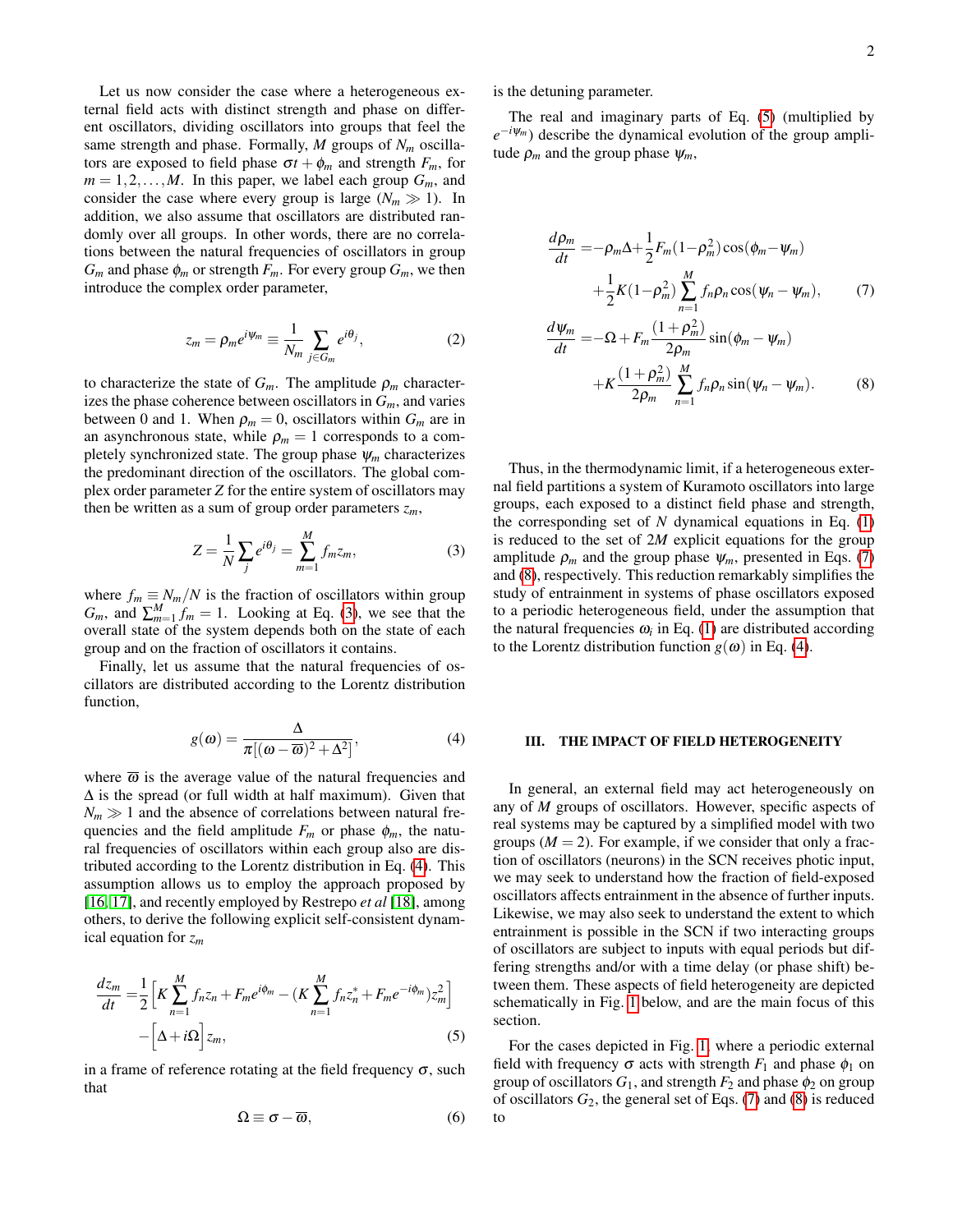

<span id="page-2-0"></span>FIG. 1. Schematic depiction of a system of Kuramoto oscillators in a heterogeneous external field rotating with frequency σ. Panel (a) depicts the simplest example of field heterogeneity, where only a subset of oscillators  $G_1$  is exposed to the field. Panel (b) shows an equivalent picture of the system as groups of interacting oscillators, where  $K$  is the coupling strength of all oscillators: group  $G_1$  comprises the fraction  $f_1$  of oscillators exposed to field strength  $F_1$  and phase  $\phi_1$ , and group  $G_2$  comprises the fraction  $f_2 = 1 - f_1$  of oscillators that are not exposed to the field. Panels (c) and (d) depict a more general case, where both  $G_1$  and  $G_2$  are exposed to distinct, arbitrary field strengths and phases. Full arrows represent intra-group interactions, and dashed arrows represent field-group interactions.

<span id="page-2-1"></span>
$$
\frac{d\rho_1}{dt} = -\rho_1 \Delta + \frac{K}{2} f_1 \rho_1 (1 - \rho_1^2) + \frac{F_1}{2} (1 - \rho_1^2) \cos(\phi_1 - \psi_1) + \frac{K}{2} f_2 \rho_2 (1 - \rho_1^2) \cos(\psi_2 - \psi_1), \tag{9}
$$

$$
\frac{d\rho_2}{dt} = -\rho_2 \Delta + \frac{K}{2} f_2 \rho_2 (1 - \rho_2^2) + \frac{F_2}{2} (1 - \rho_2^2) \cos(\phi_2 - \psi_2) \n+ \frac{K}{2} f_1 \rho_1 (1 - \rho_2^2) \cos(\psi_1 - \psi_2),
$$
\n(10)

$$
\frac{d\psi_1}{dt} = -\Omega + F_1 \frac{(1+\rho_1^2)}{2\rho_1} \sin(\phi_1 - \psi_1) \n+ K \frac{(1+\rho_1^2)}{2\rho_1} f_2 \rho_2 \sin(\psi_2 - \psi_1),
$$
\n(11)

$$
\frac{d\psi_2}{dt} = -\Omega + F_2 \frac{(1+\rho_2^2)}{2\rho_2} \sin(\phi_2 - \psi_2) \n+ K \frac{(1+\rho_2^2)}{2\rho_2} f_1 \rho_1 \sin(\psi_1 - \psi_2),
$$
\n(12)

where  $f_1 + f_2 = 1$ . For simplicity, we take  $\Delta = 1$  to be the frequency unit, and  $\overline{\omega} = 0$  to be the average natural frequency, so that the detuning parameter  $Ω$  is equal to the field frequency  $\sigma$  (see Eq. [\(6\)](#page-1-5)). Through numerical analysis of Eqs. [\(9\)](#page-2-1)–[\(12\)](#page-2-1), we study the impact of the fraction of field-exposed oscillators  $f_1$  (at  $F_2 = 0$ ), the field strength  $F_2$  (at constant  $F_1$ ) and the phase shift  $\Delta \phi = \phi_2 - \phi_1$  on entrainment in a synchronized system  $(K = 5)$ . In particular, we map out the regions of the  $(\Omega, f_1)$ ,  $(\Omega, F_2)$  and  $(\Omega, \Delta \phi)$  parameter spaces occupied by each steady state (phase diagram), and perform a numerical bifurcation analysis of the transitions between entrained and disrupted states. Note that at zero external field  $(F_1 = F_2 = 0)$  a fraction of the system's oscillators ( $\rho_1 = \rho_2 = \sqrt{1 - 2/K}$ ) becomes synchronized if the coupling  $K$  is larger than the critical value  $K_C = 2$ . Thus, at the chosen coupling  $K = 5$ , the oscillators in communities  $G_1$  and  $G_2$  remain strongly synchronized in a weak field, but increasing field heterogeneity can destroy this synchronization as will be shown below.

Following recent work on the transition between disrupted states in the homogeneous field case [\[19\]](#page-9-10), the steady state of each group of oscillators  $G_m$  is classified as entrained (E), rotating (R) or oscillating (O) based on the dynamics of the group's complex order parameter *zm*. In the homogeneous field case, the order parameter *z* rotates at the field frequency with constant amplitude  $\rho$  if the system is entrained, whereas in disrupted states, *z* either oscillates or rotates periodically in the field's frame of reference. The entrained state corresponds to a stationary solution of Eqs. [\(9\)](#page-2-1)–[\(12\)](#page-2-1), i.e., an attractive fixed point of these equations. In disrupted states, the group amplitude  $\rho$  oscillates periodically, as oscillators repeatedly fall in and out of alignment with each other. The qualitative difference between oscillations and rotations of *z* is expressed in the dynamics of the group phase  $\psi$ . In the oscillating state,  $\psi$  oscillates about a constant mean value, whereas in the rotating state,  $\psi$  rotates continuously through  $2\pi$ . As a result, the average angular velocity is zero in the oscillating state and non-zero in the rotating state. In other words, oscillators are on average phase- and frequency-locked to the field in an oscillating state but drift relative to the field in a rotating state. The above-described dynamics of *z* in disrupted states correspond to periodic orbits in the frame rotating at the field frequency  $\sigma$ . Notably, these orbits are topologically distinct. In the oscillating state, orbits lie outside the singular point  $z = 0$ , but in the rotating state, orbits encircle the singular point. We may therefore characterize orbits by the number of counterclockwise turns (winding number *n*) around the singular point  $z = 0$  in a single period *T*, as demonstrated in [\[19\]](#page-9-10). Oscillating states have winding number  $n = 0$ , and rotating states winding number  $n = \pm 1$ , depending on whether the field frequency is negative (plus) or positive (minus). To an observer in the laboratory (non-rotating) frame, the relationship between the dynamics (average angular velocity *v*) and topology (winding number *n*) of disrupted states is

<span id="page-2-2"></span>
$$
v = \sigma + \frac{2\pi}{T}n,\tag{13}
$$

as proven in [\[19\]](#page-9-10). This relationship shows that, when the system transitions between an oscillating state  $(n = 0)$  and a rotating state  $(n = -1)$  at some positive field frequency, the observer in the laboratory will witness an abrupt drop in the average angular velocity.

Given the dependence of the global order parameter *Z* on  $z_m$  (see Eq. [\(3\)](#page-1-1)), we classify the overall steady state of the system using an ordered sequence of individual group states: EE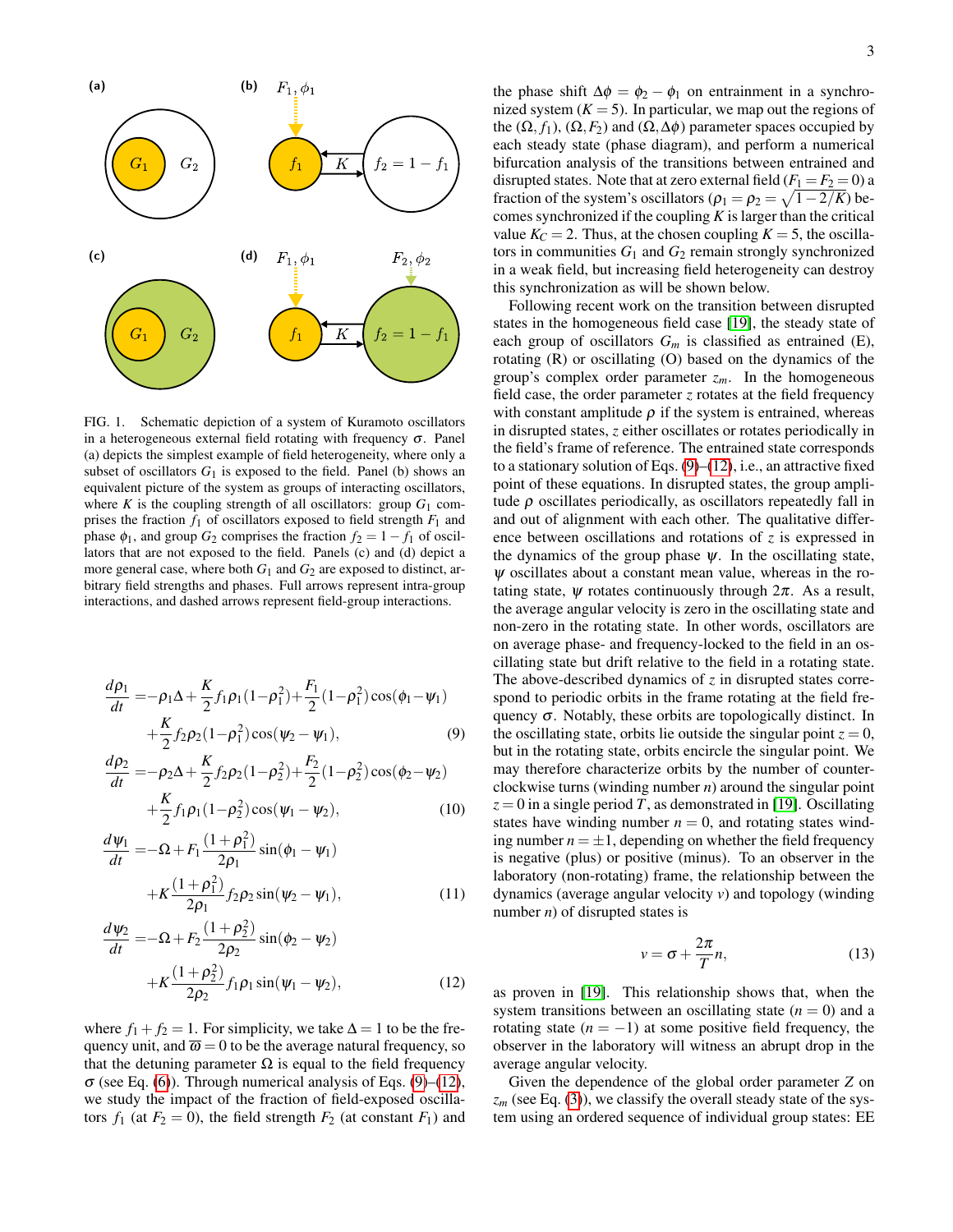if both groups are entrained, OO if both groups are oscillating, RR if both groups are rotating, and OR (RO) if *G*<sup>1</sup> is oscillating and  $G_2$  is rotating  $(G_1$  is rotating and  $G_2$  is oscillating.).

## A. Fraction of field-exposed oscillators

We begin by studying how field heterogeneity impacts the entrained state when only a fraction of synchronized oscillators  $f_1$  is exposed to a periodic external field with varying strength  $F_1$  and frequency  $\sigma = \Omega$ . To this end, we numeri-cally solve Eqs. [\(9\)](#page-2-1)-[\(12\)](#page-2-1) for  $F_2 = 0$  and  $K = 5$  while varying the field strength  $F_1$  and the detuning parameter  $Ω$ .

In the case of a uniform field, the group phase (the phase  $\psi$ of the order parameter) is locked to the field phase  $(\phi)$  in the entrained state. As the field frequency is increased, and the system approaches the critical boundary where the entrained state is disrupted, the phase lag  $\phi - \psi > 0$  begins to increase. In the case of a heterogeneous field, when only a fraction  $f_1$ of oscillators in group *G*<sup>1</sup> are exposed to the field, and the remaining oscillators in group  $G_2$  are not, both groups of oscillators are also phase-locked to the field phase  $\phi_1$ , but with distinct phase lags, such that  $\phi_1 > \psi_1 > \psi_2$ , i.e., group  $G_1$ follows the field and group  $G_2$  follows group  $G_1$ . The phase lag  $\delta \psi = \psi_1 - \psi_2$  increases with increasing detuning  $\Omega$  or decreasing  $f_1$  up to a critical value  $\leq \pi/2$ , at which point entrainment is disrupted.

As shown in Fig. [2\(](#page-3-0)a), when coupling strength is sufficiently larger than field strength (see  $F_1 = 1$  and  $F_1 = 3$ ), decreasing the fraction of field-exposed oscillators causes entrainment to become disrupted at a lower critical detuning  $\Omega_{\mathcal{C}}$ . From a physical point of view, this result can be qualitatively explained by the fact that decreasing the fraction of field-exposed oscillators makes it harder for these oscillators to entrain the remaining non-exposed oscillators. In particular, we note that when  $F_1$  is sufficiently smaller than  $K$ , the critical detuning is directly proportional to  $f_1$ , as shown for  $F_1 = 1$  in Fig. [2\(](#page-3-0)a). The latter dependence follows from Eqs. [\(11\)](#page-2-1) and [\(12\)](#page-2-1), under the assumption that the entire system is strongly and equally synchronized ( $\rho_1 \simeq \rho_2 \simeq 1$ ) close to the critical detuning if  $F_1$  is sufficiently smaller than  $K$ , yielding  $\Omega_C \simeq f_1 F_1$ . When coupling and field strengths become comparable, as shown for  $F_1 = 5$  in Fig. [2\(](#page-3-0)a), exposing particular fractions of oscillators to the field (around  $f_1 = 0.7$ ) can increase the critical detuning compared to the homogeneous field case  $(f_1 = 1)$ .

The dynamics of disrupted states just above  $\Omega_c$  are likewise dependent on the fraction of field-exposed oscillators and on the field strength. In the regime where the critical detuning is well-described by the linear relationship  $\Omega_C \simeq f_1F_1$ , exposed and non-exposed groups display rotating dynamics (see Section [II](#page-0-1) for more details) when entrainment is disrupted, as shown in Fig. [2\(](#page-3-0)a) (navy squares). However, when the field strength increases (see  $F_1 = 3$  and  $F_1 = 5$ ), the dynamics of disrupted states vary with the fraction of field-exposed oscillators, and include states where the field-exposed group  $(G_1)$ is oscillating while the non-exposed group  $(G_2)$  is rotating (orange diamonds), or where both groups are oscillating (purple



<span id="page-3-0"></span>FIG. 2. Fraction of oscillators *f*<sup>1</sup> subject to an external field with frequency  $\sigma = \Omega$  (detuning parameter) and strength  $F_1$ , in a system of all-to-all interacting oscillators with coupling strength  $K = 5$ . The steady state of each group of oscillators is classified as entrained (E), rotating (R) or oscillating (O), and the overall steady state (or phase) of the system is described by the ordered sequence of individual group states. Panel (a) shows the critical detuning  $Ω<sub>C</sub>$  at which entrainment is disrupted for a given fraction of field-exposed oscillators  $f_1$ , and field strength  $F_1$  equal to 1, 3 and 5. Markers indicate the dynamical state of the system at the point where entrainment is disrupted, and the linear relationship for the critical detuning  $Ω<sub>C</sub> = f<sub>1</sub>F<sub>1</sub>$ is presented for  $F_1$  equals 1 (full), 3 (dashed) and 5 (dotted). Panel (b) presents the nature and extent of different disrupted states (phase diagram) in the  $(\Omega, f_1)$  parameter space at  $F_1 = K = 5$ . Triangles indicate transitions where group  $G_1$  (left-facing in blue) or group  $G_2$ (right-facing in red) ceases to oscillate and begins to rotate. Green crosses indicate where the global order parameter  $Z = f_1z_1 + f_2z_2$  defined by Eq.  $(3)$  transitions into a rotating state  $(R)$ . As in panel  $(a)$ , orange diamonds and purple hexagons indicate EE-OR and EE-OO transitions, respectively.

hexagons).

When  $F_1 = 5$ , Fig. [2\(](#page-3-0)b) shows that continuously increasing the detuning above  $\Omega_C$  at fixed  $f_1$  also causes transitions between disrupted states. Equivalently, decreasing  $f_1$  at fixed detuning causes transitions between different disrupted states. In both cases, a larger change is required to cause  $G_1$  (the subset of oscillators exposed to the field) to transition into a rotating state compared to  $G_2$ . If the detuning becomes sufficiently large, the system is found in an RR state for any *f*1. Viewed together, the results in Fig. [2](#page-3-0) show that, compared to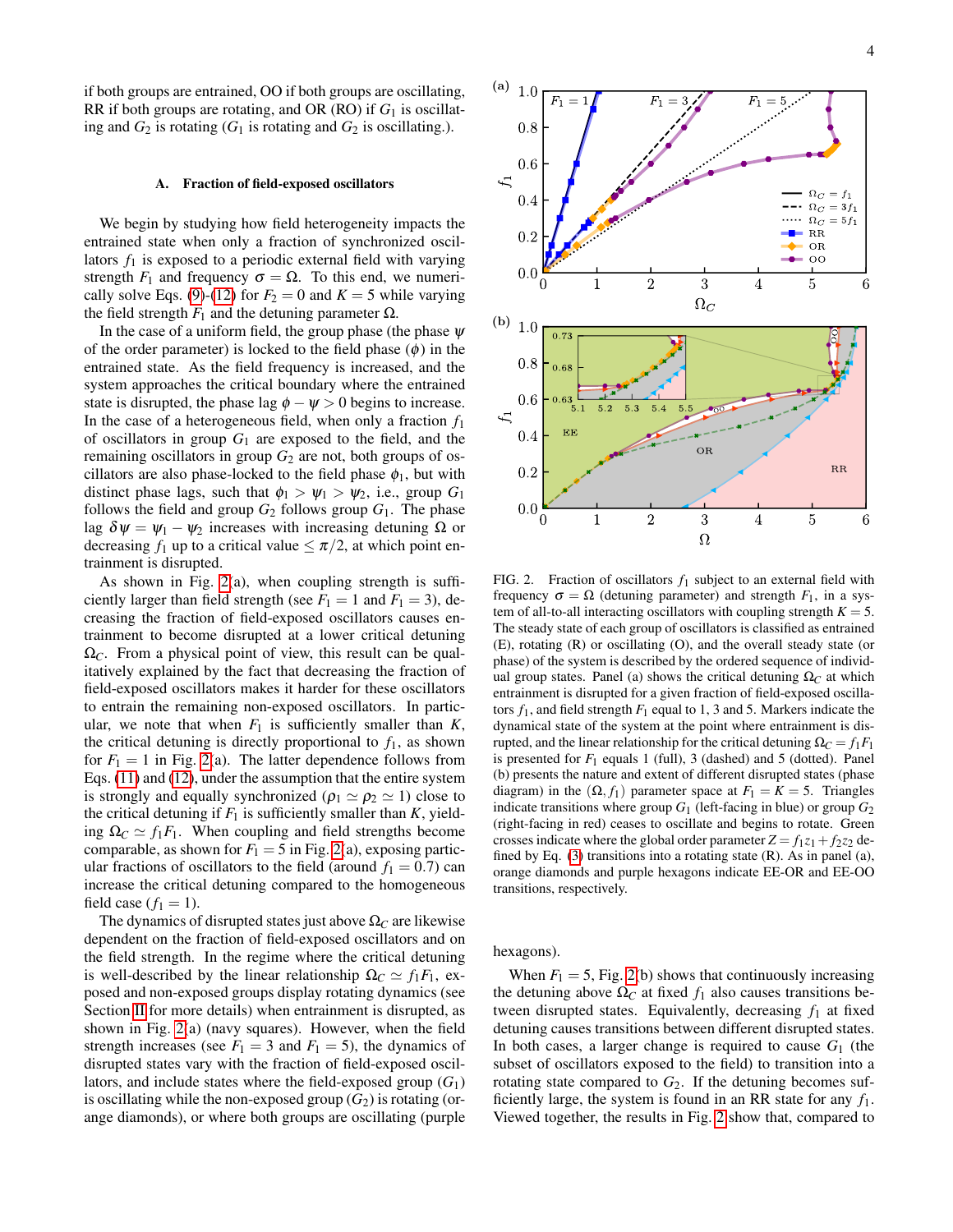the homogeneous field case  $(f_1 = 1)$  at the same field strength, the fraction of field-exposed oscillators changes both the critical detuning Ω*<sup>C</sup>* at which entrainment is disrupted and the dynamics of disrupted states along the critical boundary.

#### <span id="page-4-1"></span>B. Heterogeneous field strength

Next, we consider the impact of heterogeneous field strength by fixing the field strength  $F_1 = 1$  acting on  $G_1$ , and simultaneously varying field strength  $F_2$  acting on  $G_2$  and the detuning Ω. In order to control for the effect of field phase, we simply set both field phases  $\phi_1 = \phi_2 = 0$ . In addition, since the effect of the fraction of oscillators in each group is to scale intra- and inter-group coupling strength, as can be inferred from Eqs. [\(7\)](#page-1-4) and [\(8\)](#page-1-4), this effect was controlled for by setting  $f_1 = f_2 = 0.5.$ 



<span id="page-4-0"></span>FIG. 3. Phase diagram of (Ω, *F*2)-parameter space, for coupling strength  $K = 5$ , and a fraction  $f_1 = 0.5$  of oscillators exposed to local field strength  $F_1 = 1$ . Transition boundaries are indicated for EE-RR (navy squares), EE-RO (orange diamonds), and EE-OO (purple hexagons) transitions, as well as for the O-R transition in *G*<sup>1</sup> (leftfacing triangles in blue) and *G*<sup>2</sup> (right-facing triangles in red). Green crosses indicate where the global order parameter  $Z = (z_1 + z_2)/2$  defined by Eq.  $(3)$  transitions into a rotating state  $(R)$ . The dash-dotted line indicates how the critical detuning  $\Omega_C$  for transitions between entrained and disrupted states varies with  $F_2$  in the homogeneous field case (following [\[20\]](#page-9-11)), i.e.,  $f_2 = 1$  and  $f_1 = 0$ , (equivalently one can choose  $f_2 = 0$ ,  $f_1 = 1$  and vary  $F_1$ ). The dotted line with circles indicates how  $\Omega_C$  varies with  $F_2$  in the absence of  $F_1$ .

As shown in Fig. [3,](#page-4-0) increasing  $\Omega$  at constant  $F_2$  causes the system to transition from an entrained state, where both groups are frequency- and phase-locked to the local field (EE) into different disrupted states (RR, RO and OO). The critical detuning  $\Omega_C$  at which entrainment is disrupted was found to increase monotonically with  $F_2 \geq 0$ . Compared to the homogeneous field case at the same local field strength (dash-dotted line), decreasing  $F_2$  below  $F_1 = 1$  increases  $\Omega_C$ , and increasing  $F_2$  above  $F_1 = 1$  decreases  $\Omega_C$ . However, when compared to exposing only half of the system to  $F_2$  (dotted line), applying a local field  $F_1 = 1$  to the previously unexposed group of oscillators increases  $\Omega_C$  for any  $F_2$ .

Increasing  $F_2$  was also found to change the nature of disrupted states just above Ω*C*, from RR, through RO, to OO. At constant  $F_2$ , along the EE-OO transition, subsequent increases in Ω cause the system to first undergo an OO-RO transition, and then an RO-RR transition. Likewise, for the EE-RO transition, a subsequent increase in  $\Omega$  causes the system to undergo an RO-RR transition. In other words, group *G*2, which is exposed to the largest field strength  $(F_2 > F_1)$ , is the last to enter a rotating (drifting) state for increasing detuning, or decreasing local field strength.

These results show that field strength heterogeneity can both extend and decrease the range of field frequencies at which a system of coupled phase oscillators is disrupted, as well as change the nature of the disrupted states along the critical boundary.

#### C. Heterogeneous field phase

Lastly, we studied the effect of a phase shift (or time delay)  $\Delta \phi = \phi_2 - \phi_1$  in the local field phases experienced by each group for two distinct cases. In the first case, the local field strength acting on each group is equal:  $F_1 = F_2 = 3$ . In the second case,  $F_2 > F_1$  ( $F_2 = 3$  and  $F_1 = 1$ ). For each case, we numerically solved Eqs. [\(9\)](#page-2-1)-[\(12\)](#page-2-1) for varying  $\Delta\phi$  (setting  $\phi_1 = 0$  and varying  $\phi_2$ ) and detuning  $\Omega$ , and controlled for the effect of group size by setting  $f_1 = f_2 = 0.5$ .

The first case provides a useful means of comparison for the impact of  $Δφ$  relative to the homogeneous field case, where  $\Delta \phi = 0$ . As shown in Fig. [4\(](#page-5-0)a), compared to the homogeneous field case, increasing  $\Delta \phi$  decreases the critical detuning  $\Omega_C$  at which entrainment is disrupted, until it becomes minimum at  $\Delta \phi = \pi$ . In addition,  $\Omega_C$  was found to vary symmetrically about  $\Delta \phi = \pi$ , i.e., independently of whether  $\phi_2$  leads or lags  $\phi_1 = 0$ . Thus, if the detuning  $\Omega$  is sufficiently small, the system remains in an EE state for any  $\Delta \phi$ . Similarly, Fig. [4\(](#page-5-0)a) shows that if  $\Omega$  is large enough, the system remains in an RR state for any  $\Delta \phi$ . For intermediate  $\Omega$ , continuously varying  $\Delta\phi$  disrupts entrainment and causes transitions between different disrupted states. Interestingly, we note that OR and RO states are determined by the leading local field phase: in OR states,  $\phi_2$  leads  $\phi_1$ , and in RO states,  $\phi_1$  leads  $\phi_2$ . So, for example, at  $\Omega = 3$ , continuously increasing  $\Delta \phi = \phi_2 - \phi_1$  from 0 to  $2\pi$  causes the system to transition through the following sequence of dynamical states: EE-OO-OR-RR-RO-OO-EE.

In the second case, we consider the effect of a difference in the local field phases on a system where  $F_2 > F_1$  (for  $F_1 = 1$ and  $F_2 = 3$ ). In the presence of this heterogeneity in the local field strength, Fig. [4\(](#page-5-0)b) shows that increasing  $\Delta \phi$  from approximately  $\pi/9$  to  $5\pi/4$  also decreases the critical detuning  $\Omega_C$  at which entrainment is disrupted, until  $\Omega_C$  becomes minimum at  $\Delta \phi \simeq 5\pi/4$ . A similar trend of decreasing Ω<sub>*C*</sub> is observed if  $\Delta \phi$  is decreased from  $2\pi$  to  $\simeq 5\pi/4$ , i.e., if  $\phi_2$ lags  $\phi_1$  by up to  $\pi/2$ , or leads  $\phi_1$  by up to  $\pi/4$ . However, increasing  $\Delta \phi$  between 0 and  $\simeq \pi/9$  increases  $\Omega_C$ . Compared to the  $F_1 = F_2$  case, depicted in Fig. [4\(](#page-5-0)a), we see that  $\Omega_C$  no longer varies symmetrically with  $\Delta \phi$ . In addition, Fig. [4\(](#page-5-0)b) shows that entrainment can now be disrupted directly into an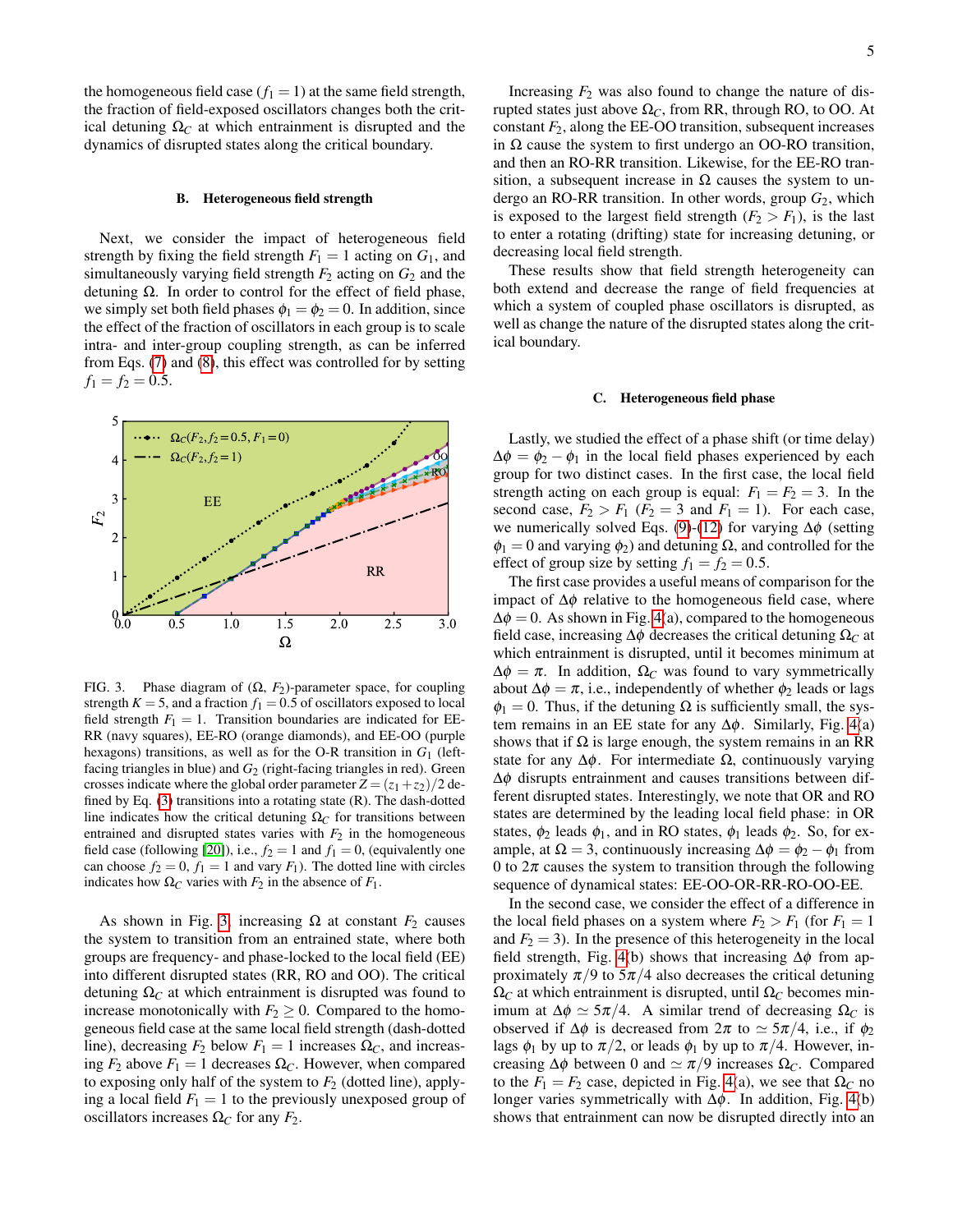

<span id="page-5-0"></span>FIG. 4. Phase diagram of (Ω,  $Δφ$ )-parameter space, for coupling strength  $K = 5$ , and a fraction  $f_1 = 0.5$  of oscillators exposed to local field strength  $F_1$ , for (a)  $F_1 = F_2 = 3$  and (b)  $F_1 < F_2$  ( $F_1 = 1, F_2 = 3$ ). Transition boundaries are indicated for EE-OO (purple hexagons) and EE-RO (orange diamonds) transitions, and the O-R transition in *G*<sup>1</sup> (left-facing triangles in blue) and *G*<sup>2</sup> (right-facing triangles in red). Note that *G*<sup>1</sup> does not enter an oscillating state in panel (b), where the EE-OO transition is replaced with an EE-RO transition for  $\pi/9 < \Delta\phi < 2\pi/5$ , and the O-R transition in  $G_1$  is thus absent. Green crosses indicate where the global order parameter  $Z = (z_1 + z_2)/2$  defined by Eq. [\(3\)](#page-1-1) transitions into a rotating state (R).

RO state (orange diamonds) as well as into an OO state (purple hexagons). For sufficiently small or large  $\Omega$ , varying  $\Delta \phi$ causes no change in the system, which remains in an EE or RR state, respectively. For intermediate  $\Omega$ , varying  $\Delta \phi$  causes transitions between disrupted states. However, we note that the OR state is no longer accessible at any  $\Omega$  or  $\Delta\phi$ , i.e., the group exposed to the smaller field does not display oscillating dynamics.

These results show that the Kuramoto model in a heterogeneous field is very sensitive to differences between the local field phases acting on distinct groups of oscillators. Within a range of field frequencies, a delay or shift between local field phases can both decrease and increase the critical detuning at which entrainment is disrupted, when compared to the homogeneous field case. However, an increase in the critical detuning was only observed for a very narrow range of phase shifts in the presence of field strength heterogeneity. In the absence of field strength heterogeneity, equal clockwise and counterclockwise phase shifts were found to alter the critical boundary with disrupted states symmetrically, without affecting the nature of the disrupted state along the critical boundary with entrained states.

## D. Stability diagram

Based on a numerical bifurcation analysis of Eqs. [\(9\)](#page-2-1)-[\(12\)](#page-2-1), we identified the transition mechanisms along the critical boundary between entrained and disrupted states, which are

summarized in the stability diagram presented in Fig. [5.](#page-6-1) These results show that field heterogeneity plays an important role in determining the mechanisms that disrupt entrainment in a system of coupled phase oscillators, in addition to the dynamics of disrupted states. The identified mechanisms include some of the bifurcations reported for the homogeneous field case [\[20\]](#page-9-11), namely saddle-node (SN), saddle node infinite period (SNIPER) and Hopf bifurcations. Similarly to the homogeneous case, disrupted states are not uniquely associated with a particular bifurcation, as shown in Fig. [5.](#page-6-1) For example, the EE-OO transition can take place through SN, SNIPER and Hopf bifurcations. However, our analysis also revealed the presence of half-stable limit cycles and other bistable regions.

Figure [5\(](#page-6-1)a) shows that, for a critical field frequency (detuning  $\Omega_C$ ), the fraction of field-exposed oscillators simultaneously determines the disruption mechanisms and the dynamics of disrupted states. When *F*<sup>2</sup> becomes non-zero, as shown in Fig. [5\(](#page-6-1)b), continuously increasing  $F_2$  (at  $F_1 = 1$ ) can change the bifurcation mechanism along the critical boundary while leaving the nature of the disrupted state unchanged. For example, an EE-OO transition can occur either through a SNIPER or a Hopf bifurcation for an infinitesimal change in *F*2. Conversely, an infinitesimal change in  $F_2$  can also cause a transition into distinct disrupted states through the same bifurcation, as in the case of EE-RO and EE-OO transitions under a SNIPER bifurcation. Introducing further field heterogeneity in the form of a finite phase shift  $\Delta \phi$  can also alter the bifurcation underlying the EE-OO transition, e.g. from a SNIPER, through a SN, to a Hopf bifurcation, as can be seen by com-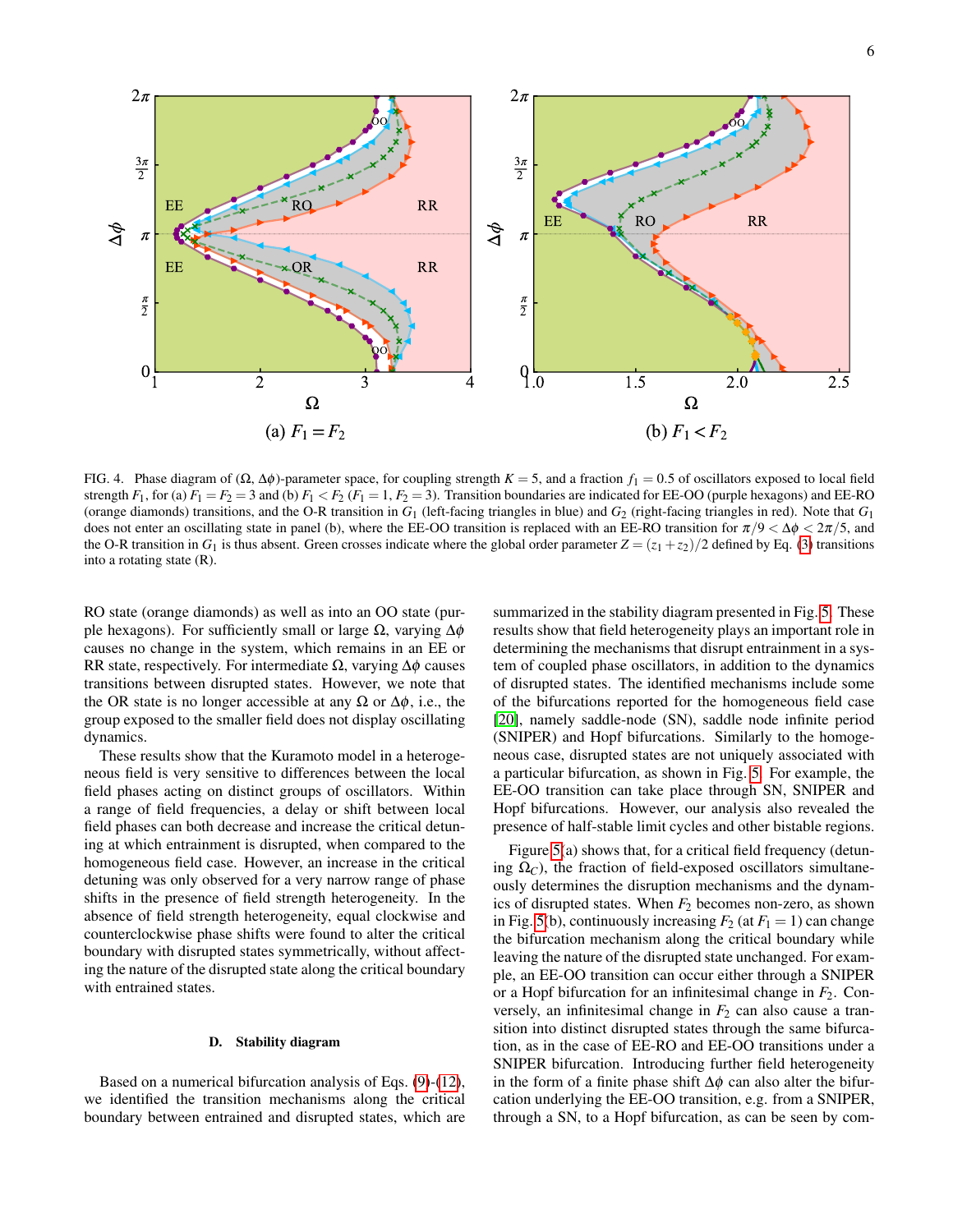

<span id="page-6-1"></span>FIG. 5. Stability diagram along the boundary between entrained and disrupted states. The boundary *B* is defined by the critical detuning  $\Omega_C$  and the fraction of field-exposed oscillators  $f_1$  (a), the field strength  $F_2$  (b), and the field phase shift  $\Delta \phi$  for homogeneous (c1) and heterogeneous (c2) field strength, from the corresponding phase diagrams Figs. [2\(](#page-3-0)b), [3,](#page-4-0) and [4\(](#page-5-0)a) and [4\(](#page-5-0)b), respectively. Black triangles indicate the existence of bistable regions along the critical boundary, where the steady state of the system depends on the initial conditions  $(\rho_m, \psi_m)$  of each group  $G_m$  (see text for details). Downward-facing triangles (black) in panel (a) indicate bistable regions where entrained and disrupted states coexist. Upright triangles (black) in panels (c1) and (c2) indicate bistable regions where only entrained states exist. Saddle-Node (SN), Hopf and SNIPER bifurcations are indicated in function of  $f_1$ ,  $F_2$  or  $\Delta\phi$  by full red, dashed green and dotted blue lines, respectively.

paring Figs. [5\(](#page-6-1)b) and (c2) (at  $F_2 = 3$ ). Lastly, we note that when  $F_1 = F_2 = 3$ , the EE-OO transition can also take place through a SN bifurcation in a small range of  $|\Delta \phi| > 0$ , which is symmetric with respect to a change in the leading phase, as shown in Fig.  $5(c1)$ .

The phase diagrams presented in the preceding sections were obtained from initial conditions  $z_1(t_0) = z_2(t_0) = 1$  at  $t_0 = 0$ . However, our bifurcation analysis also revealed different bistable regions along the critical boundary between entrained and disrupted states, as shown in Fig. [5](#page-6-1) (black triangles). The bistable section of the  $(\Omega_C, f_1)$  boundary presented in Fig. [5\(](#page-6-1)a) (downward-facing triangles) spans from  $f_1$  approximately between 0.65 and 0.71, where the system's only fixed point is stable, and remains stable for a range of  $\Omega \geq \Omega_C$ . In other words, for  $f_1$  between 0.65 and 0.71, the EE-OR transition is not determined by a change in the stability of the single fixed point  $\mathbf{Z} = f_1 \tilde{z}_1 + f_2 \tilde{z}_2$ . Within the same region of the  $(\Omega, f_1)$  parameter-space, we identified two limit cycles: limit cycle  $c_1$ , encircling  $\tilde{z}_1 = \tilde{\rho}_1 e^{i\tilde{\psi}_1}$ , and limit cycle  $c_2$ , encircling  $\tilde{z}_2 = \tilde{\rho}_2 e^{i\tilde{\psi}_2}$ . Solving Eqs. [\(9\)](#page-2-1)–[\(12\)](#page-2-1) for different initial conditions  $Z(t_0) = f_1 z_1(t_0) + f_2 z_2(t_0)$  at  $t_0 = 0$ , we found that limit

cycles  $c_1$  and  $c_2$  are half-stable: unstable if  $z_1(t_0)$  is located within  $c_1$  and  $z_2(t_0)$  is located within  $c_2$ , and stable otherwise. In the unstable case, all orbits starting at  $z_1(t_0)$  simply spiral into  $\tilde{z}_1$ , and orbits starting at  $z_2(t_0)$  simply spiral into  $\tilde{z}_2$ , so that  $G_1$  and  $G_2$  become entrained. Bistable regions were also identified along the  $(\Omega_C, \Delta \phi)$  boundary in Figs. [5\(](#page-6-1)c1) and (c2) (upright triangles). The bistable sections along the boundary in Fig. [5\(](#page-6-1)c1) are both symmetric with respect to  $\Delta \phi$ , i.e., with respect to the replacement  $\phi \to 2\pi - \phi$ . The section defined by a range of  $\Delta \phi$  around  $\pi$  (Hopf bifurcation) has two stable fixed points (symmetrically located about the origin in the first and third quadrants), and the section defined by the range of  $\Delta\phi$  around 0 or  $2\pi$  (SN bifurcation) has one stable fixed point and one stable limit cycle. Compared to the  $F_1 = F_2 = 3$  case of Fig. [5\(](#page-6-1)c1), Fig. 5(c2) shows that decreasing  $F_1 = 1$  splits the bistable section centered around  $\Delta \phi = 0$  (or  $2\pi$ ), shifting each new section towards  $\Delta \phi = \pi$ , without changing the nature of the transition at the critical boundary or the bistability itself. The new bistable sections border a SN bifurcation, and contain one stable fixed point and one stable limit cycle. At the  $(\Omega_C, \Delta \phi)$  boundary, all stable fixed points either disappear or become unstable. These results show that a careful choice of the fraction of field-exposed oscillators or the phase shift between local phases can determine whether a system will be entrained or disrupted, depending on its state when a heterogeneous field is applied at specific frequencies.

## <span id="page-6-0"></span>IV. DYNAMICS OF DISRUPTED STATES

In this section we discuss the dynamics of the different disrupted states found in a system of uniformly coupled phase oscillators exposed to field strength heterogeneity, for the particular case considered in Sec. [III B,](#page-4-1) where the field splits the system into two interacting groups of oscillators. Our focus is on the main qualitative differences between states, and their dependence on the field frequency, from the point of view of an observer in the laboratory (non-rotating frame of reference). In particular, we consider how the real part of the complex order parameter  $Re(z_m) = \rho_m cos(\psi_m + \sigma t)$  varies over time, and the corresponding spectral density  $S(\omega)$ .

As shown in Fig. [6,](#page-7-1) the dynamics of the group amplitude  $\rho_m$  (extent of synchronization) and phase  $\psi_m$  in different dynamical states are reflected in the time-varying signal  $Re(z_m)$ and its spectral density  $S(\omega)$ . In general, regardless of the dynamical state, we found that the frequency components revealed by  $S(\omega)$  are identical in both groups, which we attribute to the coupling between groups. At sufficiently low field frequencies, the system is entrained and both groups of oscillators are frequency-locked to the field, so that  $Re(z_m)$ oscillates periodically at the field frequency (EE state), as typified in Fig. [6\(](#page-7-1)a). When both groups enter an oscillating state (OO state),  $S(\omega)$  reveals additional frequency components, as shown in Fig. [6\(](#page-7-1)b), but the field frequency  $\sigma$  (diamond) remains dominant. However, when the first group enters the rotating state (i.e., the system enters the RO state), the spectral density is characterized by a drop in the field frequency component (relative to the OO state), and the presence of smaller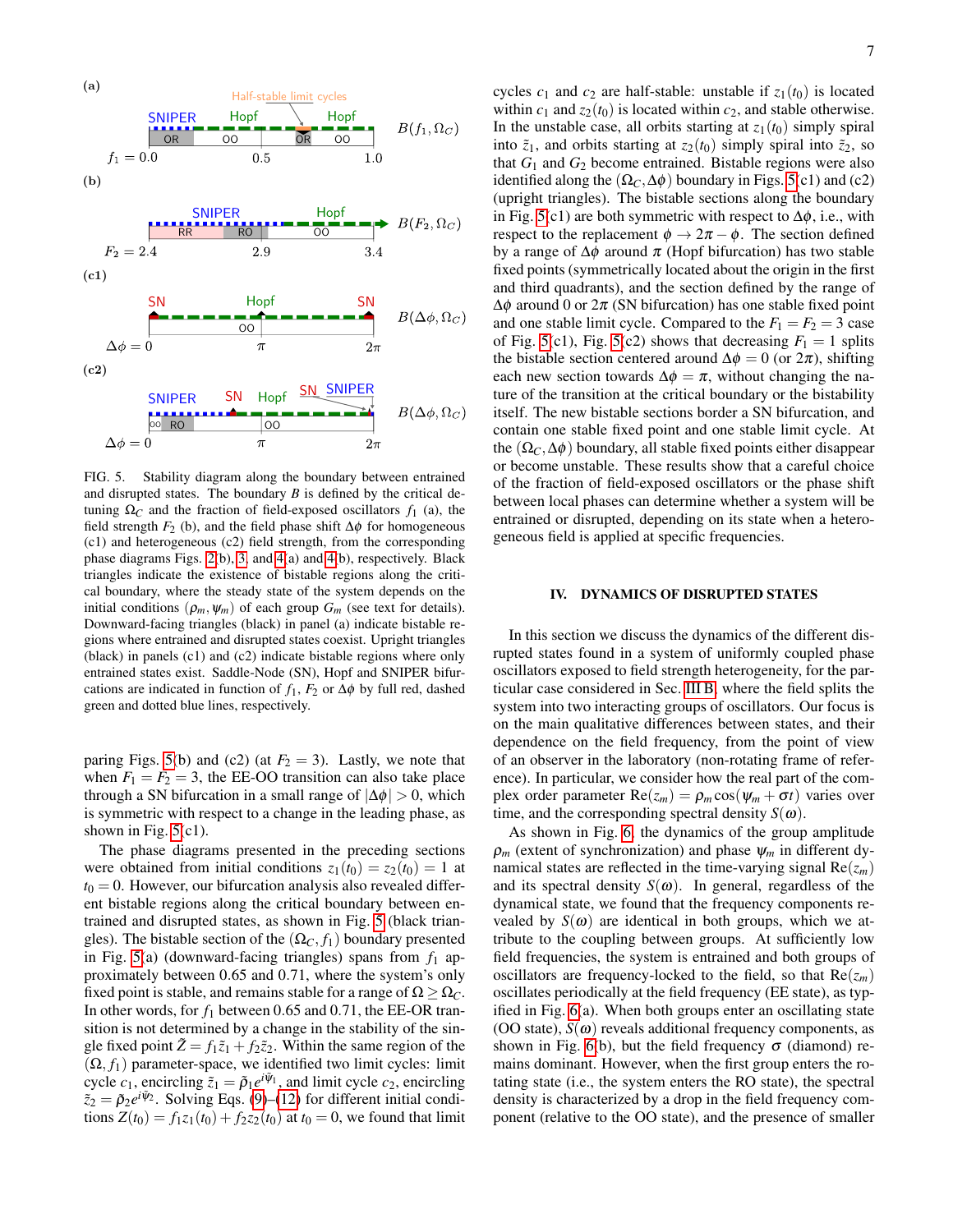frequencies with significant spectral densities, as shown in Fig. [6\(](#page-7-1)c). In particular, the spectral density contains a significant frequency component to the left of the field frequency  $\sigma$  (diamond), at the average angular velocity of the rotating group *v* (star). The appearance of this second frequency component is in agreement with Eq. [\(13\)](#page-2-2), which shows that the frequency difference  $\sigma - v = 2\pi/T$ , where *T* is the group's period of rotation at positive field frequency (see the introduction to Sec. [III](#page-1-0) for further detail). Figures [6\(](#page-7-1)d) and (e) show that subsequent increases in the field frequency cause an increase in the period  $T$ , as the corresponding component  $\nu$ is shifted towards smaller frequencies, and becomes increasingly dominant in the spectral density.



<span id="page-7-1"></span>FIG. 6. Dynamics of two identical groups  $(G_1 \text{ and } G_2)$  of coupled Kuramoto oscillators subject to heterogeneous field strengths  $(F_1 = 1)$ and  $F_2 = 3$ ), at field frequency  $\sigma$ , in the stationary (laboratory) frame of reference. Horizontal panels (a)-(e) show the time-dependent behavior of  $Re(z_m) = \rho_m cos(\psi_m + \sigma t)$ , and the corresponding spectral density  $S(\omega)$ , for group  $G_1$  (navy) and  $G_2$  (orange), at field frequency (a)  $\sigma = 2.0$  (EE), (b)  $\sigma = 2.07$  (OO), (c)  $\sigma = 2.2$  (RO), (d)  $\sigma$  = 2.4 (RR), and (e)  $\sigma$  = 9.0 (RR). The steady state of each group is classified as entrained (E), oscillating (O), or rotating (R), based on the dynamics of the complex order parameter  $z_m$ , as discussed in the introduction to Sec. [III.](#page-1-0) Diamonds in the spectral density indicate the field frequency, and stars indicate the average group velocity of groups in the rotating state (R). Note that panel (e) corresponds to the case where the field frequency is much larger than required to disrupt entrainment. For reference, each panel in this figure corresponds to a single point  $(\Omega = \sigma, F_2 = 3)$  $(\Omega = \sigma, F_2 = 3)$  $(\Omega = \sigma, F_2 = 3)$  in Fig. 3 of Sec [III B.](#page-4-1)

Lastly, and identically to the homogeneous field case, the transition into a rotating state (R) under increasing field frequency is clearly reflected in the extent of synchronization within the group entering the rotating state. As previously discussed, disrupted states are characterized by an oscillation in the group amplitude  $\rho_m$ , which corresponds to individual oscillators falling in and out of alignment. As shown in Fig. [7\(](#page-7-2)a), the minimum extent of synchronization  $\rho_{min}$  =  $min(\rho_m)$  within each group varies with field frequency, and is minimum at the critical field frequency for the transition into rotating dynamics. Figure [7\(](#page-7-2)b) shows that the critical frequency is also characterized by an abrupt drop in the average group angular velocity *v*, identically to the homogeneous field case. Below the critical frequency, *v* is equal to and grows linearly with the field frequency. Above the critical field frequency, *v* decreases monotonically with the field frequency.



<span id="page-7-2"></span>FIG. 7. (a) Minimum group amplitude ρ*min* and (b) average group angular velocity *v* in the stationary (laboratory) frame of reference, for two identical groups  $G_1$  (navy circles) and  $G_2$  (orange crosses) of coupled Kuramoto oscillators subject to heterogeneous field strengths  $(F_1 = 1$  and  $F_2 = 3)$ , as a function of the field frequency  $\sigma$ . Dashed vertical lines indicate the critical field frequencies at which the system undergoes a transition.

# <span id="page-7-0"></span>V. DISCUSSION

In this article, we demonstrated that a heterogeneous external field partitions a system of Kuramoto oscillators into several groups by acting on each group with a distinct local phase and strength. When the natural frequencies of oscillators are distributed according to a Lorentzian distribution, the set of dynamical equations for single oscillators is reduced to the set of explicit equations for the group amplitude and the group phase, as presented in Eqs. [\(7\)](#page-1-4) and [\(8\)](#page-1-4). Using the reduced equations, we studied the impact of field heterogeneity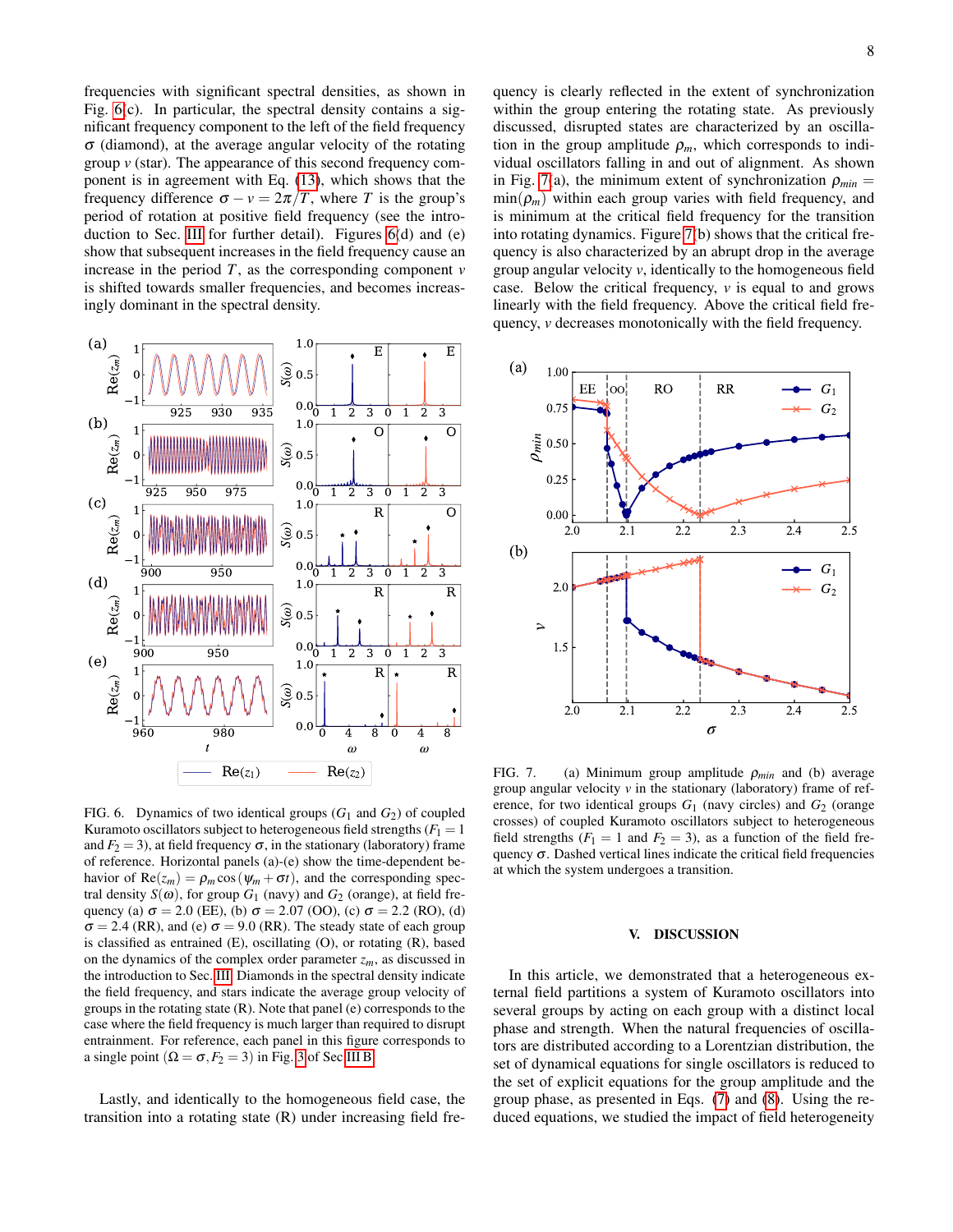on entrainment in a system with two distinct groups of oscillators. Numerical analysis of the explicit dynamical equations for the Kuramoto model in a heterogeneous field showed that field heterogeneity can significantly alter the critical detuning at which entrainment is disrupted, the dynamics of disrupted states, and the mechanisms underlying the transition between entrained and disrupted states. In particular, we studied the impact of exposing only a fraction of oscillators to the field, varying the field strength on one group while the other remains constant, and introducing a phase shift between local field phases.

Viewed together, our results show that the heterogeneous field can both increase or decrease the range of field frequencies over which the system remains entrained when compared to the homogeneous field case. At the critical field frequency, phase- and frequency-locked synchronization between groups is broken, causing each group to enter a disrupted state. In this disrupted state, field heterogeneity determines the steady state dynamics of each group, which can differ between groups. The main difference between disrupted states concerns the dynamics of the group phase, which can either oscillate (oscillating state) or continuously drift (rotating state) in relation to the field phase. On average, the oscillating group phase follows the field at the field frequency, while the drifting phase lags behind at a smaller frequency. This additional frequency produced by the rotating group is identifiable in the spectral density of the corresponding order parameter  $\text{Re}(z_m)$  measured in the laboratory frame, and was shown to decrease with the field frequency (see Figs.  $6(c)$ – $(d)$  and Fig. 7).

Our numerical stability analysis revealed that many of the mechanisms underlying the transition between entrained and disrupted states are identical to the homogenous field case, namely saddle-node (SN), saddle node infinite period (SNIPER) and Hopf bifurcations, as shown in Fig. [5.](#page-6-1) In addition, we also identified bistable regions of field heterogeneity, where the steady state of the system depends on the extent of synchronization and the phase of each group when the field is applied (initial conditions). These bistable regions include half-stable limit cycles for particular fractions of fieldexposed oscillators at large local field strength, which have not been reported for the homogeneous field case.

The reduced dynamical equations presented in Eqs. [\(7\)](#page-1-4) and [\(8\)](#page-1-4) remarkably simplify the study of entrainment in hetero-

geneous fields. We believe that the methodology employed in this work is highly relevant and easily applicable to the study of entrainment in real systems of synchronized phase oscillators, such as the brain's suprachiasmatic nucleus (SCN) and the related study of circadian rhythms. Although the reduced equations presuppose a Lorentzian distribution of natural frequencies among individual oscillators, we note that the Lorentzian distribution is similar to the Gaussian distribution employed in models of SCN dynamics [\[21\]](#page-9-12), insofar as both distributions are unimodal. In other words, our reduced equations describe a system where most oscillators have a natural frequency equal to the system average, and the number of oscillators with larger or smaller than average natural frequencies is symmetric and monotonically decreasing. Furthermore, our results for uniformly coupled oscillators clearly show that entrainment is dependent on the difference between local field phases, such as may be introduced by cues acting on different groups of SCN oscillators with a time delay. For example, one may consider the case where a photic cue acting on the SCN is not compatible with feeding times, causing circadian rhythms to become disrupted [\[10,](#page-9-3) [11,](#page-9-4) [22\]](#page-9-13). Moreover, our findings concerning the dynamics of rotating states are compatible with the known dissociation between SCN circadian rhythms under light-dark cycles shorter than 24 hours, characterized by the appearance of a non-entrained rhythm with a period shorter than the light-dark cycle [\[23\]](#page-9-14). Finally, we note that the Lorentzian distribution of natural frequencies (intrinsic periods) can in general differ between groups (different mean and spread), and intra- and inter-group couplings may also differ in general, similarly to what is observed in the core and the shell of the SCN [\[21\]](#page-9-12).

## ACKNOWLEDGMENTS

This work is funded by national funds (OE), through Portugal's FCT Fundação para a Ciência e Tecnologia, I.P., within the scope of the framework contract foreseen in paragraphs 4, 5 and 6 of article 23, of Decree-Law 57/2016, of August 29, and amended by Law 57/2017, of July 19. E. A. P. W. acknowledges the financial support provided by FCT under PhD grant SFRH/BD/121331/2016.

- <span id="page-8-0"></span>[1] Rae Silver, "Suprachiasmatic nucleus anatomy, physiology, and neurochemistry," in *Oxford Research Encyclopedia of Neuroscience* (Oxford University Press USA, 2018).
- <span id="page-8-1"></span>[2] Stephan Michel and Johanna H Meijer, "From clock to functional pacemaker." European Journal of Neuroscience 51, 482– 493 (2020).
- <span id="page-8-2"></span>[3] Mercer R. Brugler, M. Teresa Aguado, Michael Tessler, and Mark E. Siddall, "The transcriptome of the Bermuda fireworm Odontosyllis enopla (annelida: Syllidae): A unique luciferase gene family and putative epitoky-related genes," [PLOS ONE](http://dx.doi.org/10.1371/journal.pone.0200944) 13[, e0200944 \(2018\).](http://dx.doi.org/10.1371/journal.pone.0200944)
- <span id="page-8-3"></span>[4] Hamidreza Namazi and Vladimir V. Kulish, "Fractional diffu-

sion based modelling and prediction of human brain response to external stimuli," [Computational and Mathematical Methods](http://dx.doi.org/10.1155/2015/148534) in Medicine 2015[, 1–11 \(2015\).](http://dx.doi.org/10.1155/2015/148534)

- <span id="page-8-4"></span>[5] Yossi Mosbacher, Farad Khoyratee, Miri Goldin, Sivan Kanner, Yenehaetra Malakai, Moises Silva, Filippo Grassia, Yoav Ben Simon, Jesus Cortes, Ari Barzilai, *et al.*, "Toward neuroprosthetic real-time communication from in silico to biological neuronal network via patterned optogenetic stimulation," Scientific reports 10, 1–16 (2020).
- <span id="page-8-5"></span>[6] Germund Silvegren, Christer Löfstedt, and Wen Qi Rosén, "Circadian mating activity and effect of pheromone preexposure on pheromone response rhythms in the moth